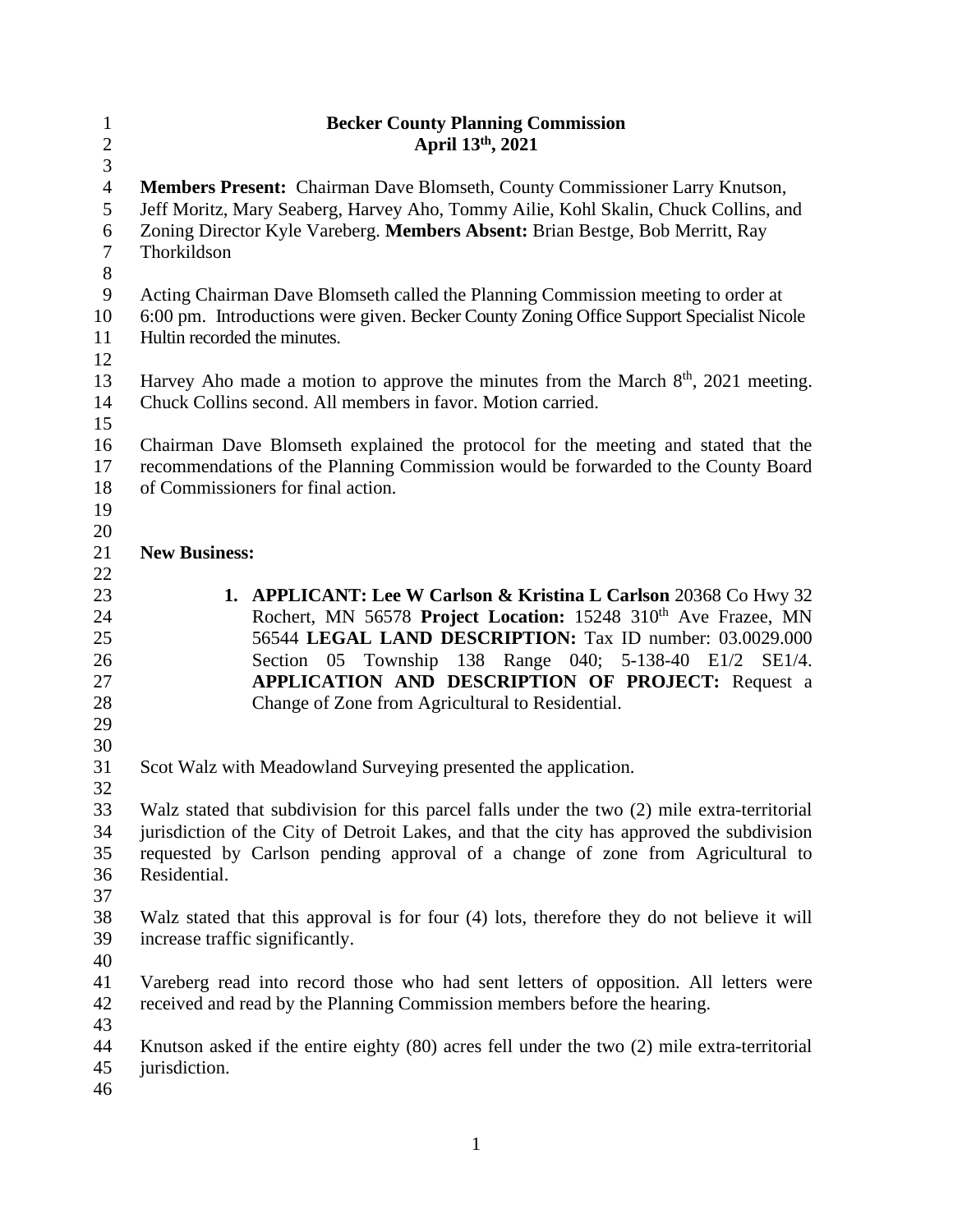- Walz stated just this portion that they are planning to subdivide.
- Testimony Closed.
- 

 Vareberg clarified that the request of zone change is just for the four (4) lots that are being subdivided, and that the remainder will remain Agricultural.

- 
- Skalin commented that if we want the community to keep thriving, that this is what we need.
- 
- Ailie agreed.
- 

# 

## **MOTION: Skalin motioned to accept the application as submitted; Collins second. All in favor. Motion carried.**

 Second applicant had not arrived at this time. Vareberg ask the Board for permission to move applicant three (3) into the second position of the night.

- The Board agreed.
- 
- **3. APPLICANT: Edwin W Smith** 26207 Co Hwy 37 Detroit Lakes, MN 56501 **Project Location:** 48513 Pow Wow Hwy Ponsford, MN 56575 **LEGAL LAND DESCRIPTION:** Tax ID number: 05.0050.000 Section 05 Township 140 Range 037; BEG NW COR NW1/4 OF NE1/4 TH E 225', TH S 175', TH W 225', TH N 175' TO POB REF: 05.7005.004 IN 2009. **APPLICATION AND DESCRIPTION OF PROJECT:** Request a Conditional Use Permit to operate a job-training center.
- Jean Kruft presented the application virtually.

 Kruft stated they would like to build a steel building to open a job-training center. She stated that there is a small group in Pine Point that currently meets and makes wooden toys. The purpose of this facility is to help prepare people for the workforce. The goal is to also help develop entrepreneurial skills, financial management skills, and other skills to help one generate an income.

 Kruft also stated they are working with a screen-printing company that will come in and employ clients to do screen-printing.

 Knutson asked if the note in the business plan regarding fifteen (15) to twenty (20) employees was clients or students.

Kruft stated that since this is a job-training facility while they will be students in training,

they will also be working as employees to learn these skills. She noted that fifteen (15) to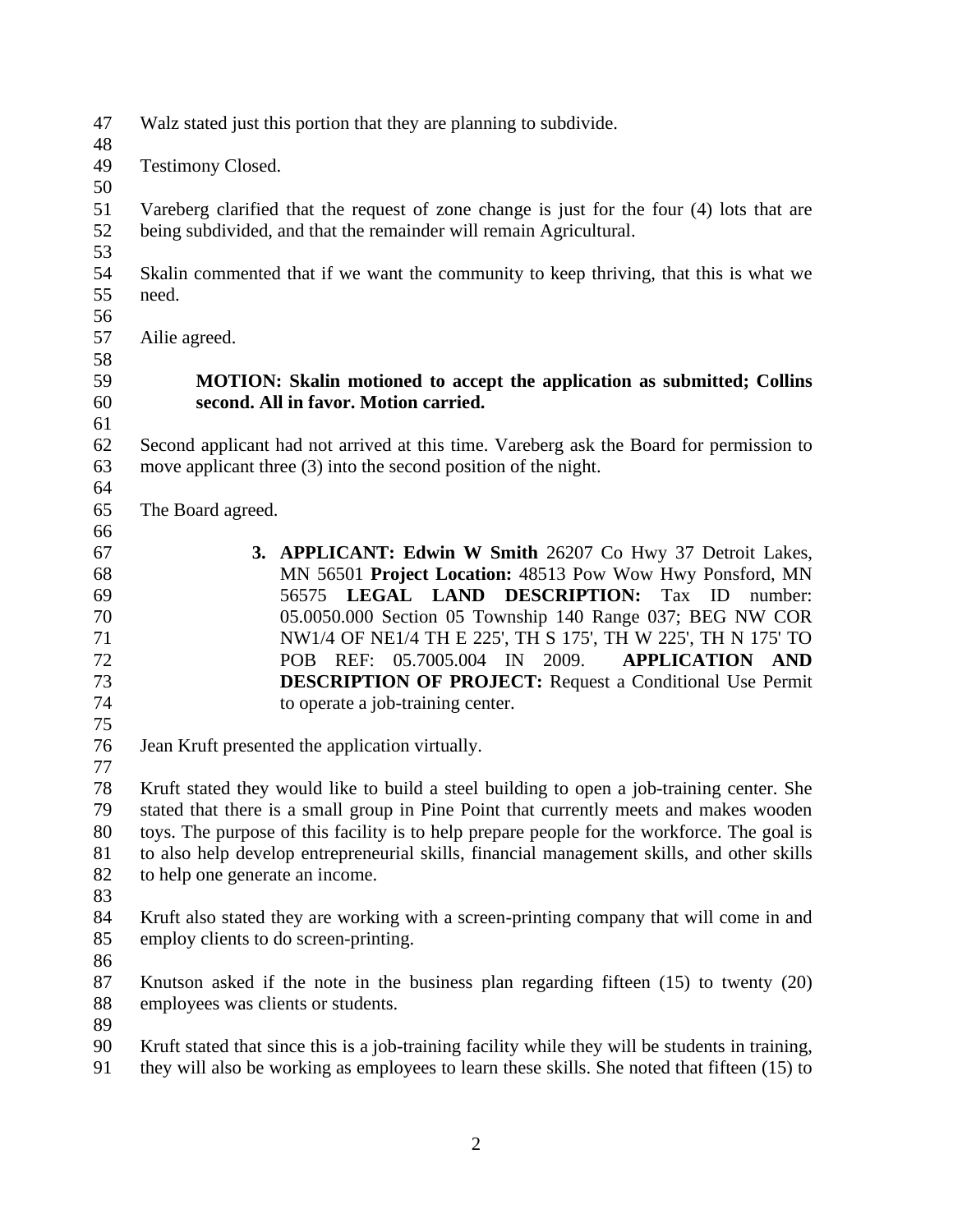| 92<br>93   | twenty (20) would be the maximum there would be at a time, but that it would most often<br>only be around ten (10).                             |
|------------|-------------------------------------------------------------------------------------------------------------------------------------------------|
| 94         |                                                                                                                                                 |
| 95<br>96   | Blomseth asked for clarification on the hours of operation.                                                                                     |
| 97         | Kruft said the first year the business plan states 10:00am to 2:00pm as most would not be                                                       |
| 98         | used to working long hours. She stated that as they learned more skills, they would be                                                          |
| 99         | able to work longer hours, and then at that time they would increase the hours to 9:00am                                                        |
| 100        | to $5:00 \text{pm}$ .                                                                                                                           |
| 101        |                                                                                                                                                 |
| 102        | <b>Testimony Closed.</b>                                                                                                                        |
| 103<br>104 | Collins made a motion to approve. Moritz second.                                                                                                |
| 105        |                                                                                                                                                 |
| 106<br>107 | Aho asked if 10:00am to 2:00pm for the first year would hinder development in the event<br>they wanted to increase hours during the first year. |
| 108        |                                                                                                                                                 |
| 109        | Blomseth stated that starting day one $(1)$ the hours of operation could be 9:00am to 5:00                                                      |
| 110        | pm.                                                                                                                                             |
| 111        |                                                                                                                                                 |
| 112        | It was amended that the hours of operation would be from 9:00am to 5:00pm starting and                                                          |
| 113        | day one $(1)$ .                                                                                                                                 |
| 114        |                                                                                                                                                 |
| 115        |                                                                                                                                                 |
| 116        | MOTION: Collins motioned to approve with the amended hours; Moritz                                                                              |
| 117        | second. Roll Call. All in favor. Motion carried.                                                                                                |
| 118        |                                                                                                                                                 |
| 119        | At this time, the second applicant had arrived, so his request moved into position three                                                        |
| 120        | $(3)$ of the meeting.                                                                                                                           |
| 121        |                                                                                                                                                 |
| 122        | 2. APPLICANT: Michael Griffin 1710 Brainard Blvd Apt 209 Detroit                                                                                |
| 123        | Lakes, MN 56501 Project Location: 29999 McHugh Rd Frazee, MN                                                                                    |
| 124<br>125 | 56544 LEGAL LAND DESCRIPTION: Tax ID number: 03.0175.001<br>Section 18 Township 138 Range 040; 18-138-40 PT NE1/4 SE1/4, PT                     |
| 126        | SE1/4 SE1/4 COMM E QTR COR SEC 19, W 1472.46', W 14.03', W                                                                                      |
| 127        | 266.66' TO NE HWY ROW, SE AL HWY ROW 1086.89' TO POB; NE                                                                                        |
| 128        | 342.06' TO SW RR ROW, SELY AL ROW 926.73', SW 229.46', NW AL                                                                                    |
| 129        | HWY ROW 915.56' TO POB. TRACT B. APPLICATION AND                                                                                                |
| 130        | <b>DESCRIPTION OF PROJECT:</b> Request a Change of Zone from                                                                                    |
| 131        | Agricultural to Commercial.                                                                                                                     |
| 132        |                                                                                                                                                 |
| 133        |                                                                                                                                                 |
| 134        | Michael Griffin presented this application.                                                                                                     |
| 135        |                                                                                                                                                 |
| 136        | Aho asked what he planned to do with commercial property.                                                                                       |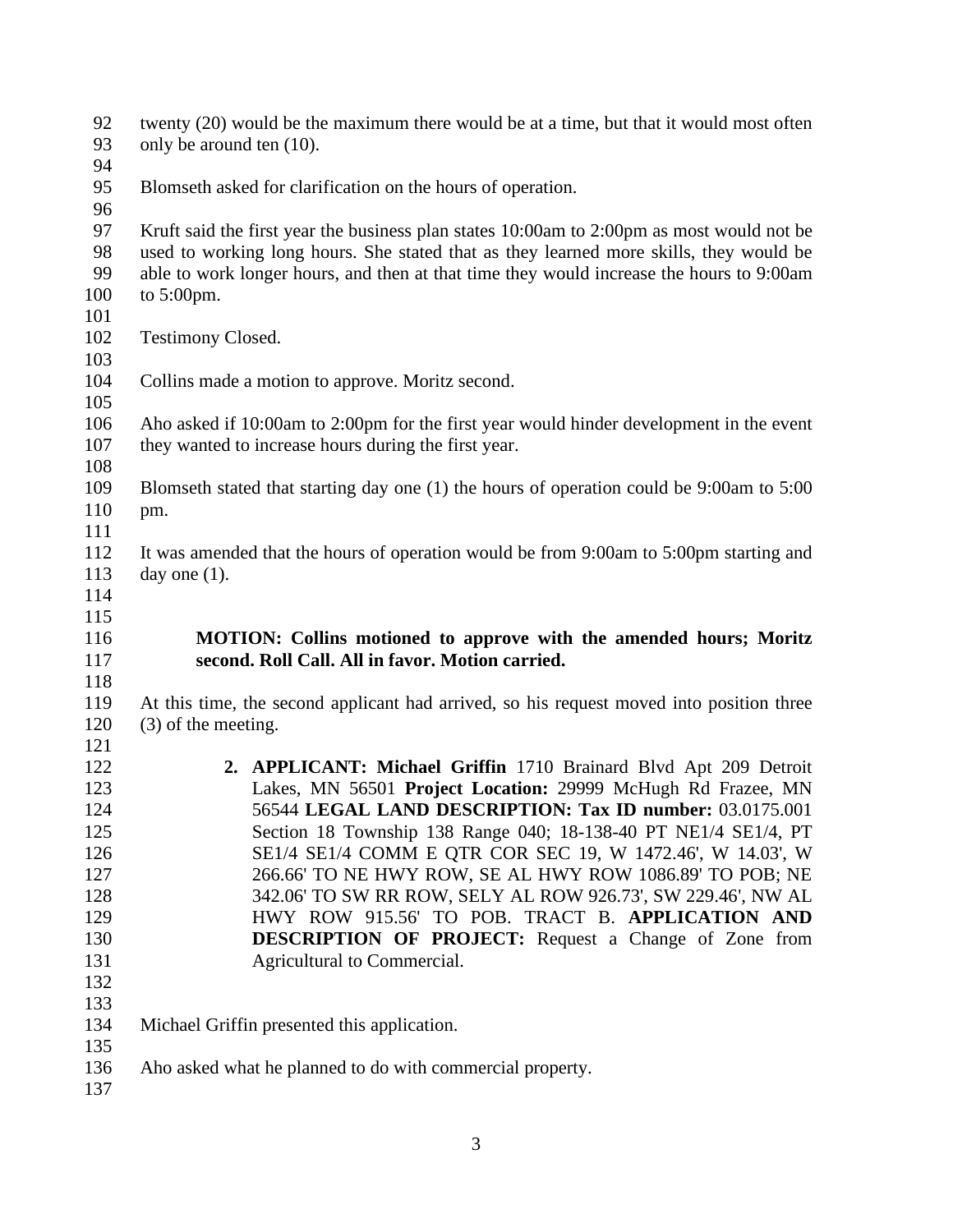#### Griffin stated that he plans to operate a spray foam business on this property.

- Seaberg commented that it is all commercial in this area Griffin is requesting the change of zone.
- 

 

## **MOTION: Seaberg motioned to approve as submitted; Ailie second. Roll Call. All in favor. Motion carried.**

- **4. APPLICANT: Aaron T Simon** 29631 S Dakota Beach Rd Waubun, MN 56589 **Project Location:** 29631 S Dakota Beach Rd Waubun, MN 56589 **LEGAL LAND DESCRIPTION: Tax ID number: Tax ID number:** 20.0600.000 Section 05 Township 142 Range 040; SOUTH DAK BEACH REV Block 002 LOT 15 **Tax ID number:** 20.0585.000 Section 05 Township 142 Range 040; SOUTH DAK BEACH REV Block 001 LOTS 10 & 11 **APPLICATION AND DESCRIPTION OF PROJECT:** Request a Conditional Use Permit to construct a fence eight (8) feet high deviating from the allowable 155 height of six (6) feet.
- 

Aaron Simon presented the application.

 Simon spoke on the small lot sizes in this area. Simon shared that they have tried other ways to keep others and animals out of their yard, as well as keeping their own dogs in 161 their yard.

 Simon stated they do not feel a fence would obstruct the view of the neighbor on the East side but would be willing to remain at six (6) feet on the west side as that side would obstruct views at eight (8) feet.

Seaberg asked if the applicant was wanting eight (8) feet all the way to the road.

 Simon stated they would like to ask for six (6) feet on the west side, ten (10) feet on the east, and that everywhere that the ordinance states four (4) feet, it would only be four (4) feet. Due to elevation on the East side, Simon does not feel eight (8) feet would be high enough.

Andrea Simon, sister to Aaron Simon, spoke.

Andrea Simon stated that she spends all summer at this cabin with their mother.

Andrea Simon shared incidents of harassment from the neighbor on the East side which

has contributed to their desire to have the fence ten (10) feet high on the East side.

Vareberg read into record an anonymous opposition letter that was received after the

Planning Commission members had already received and read other letters.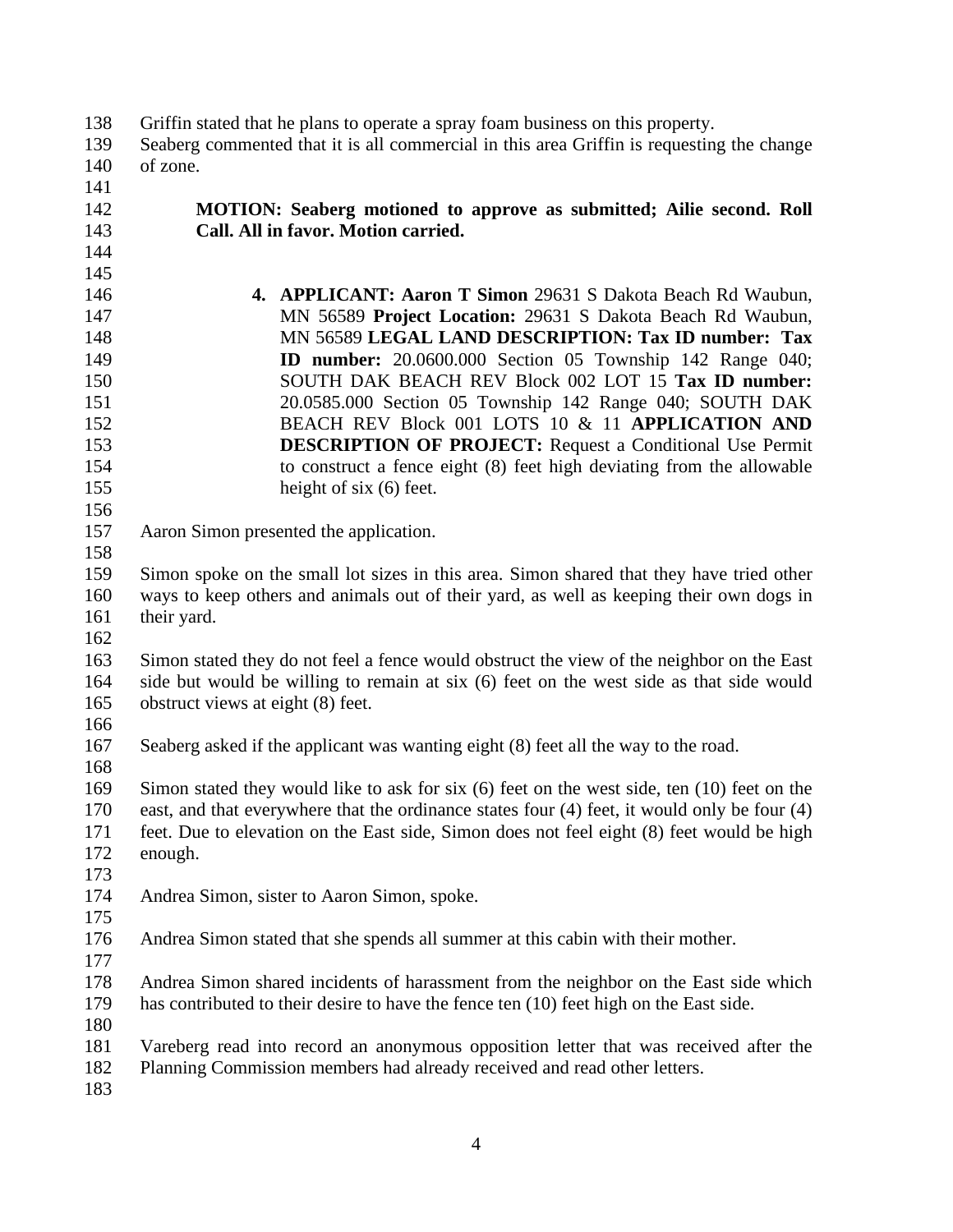Knutson asked Aaron Simon to draw on his Sketch the amended changes he was requesting since submitting this application.

 Simon responded to a comment in the anonymous letter that was read regarding barking dogs. Simon stated that they felt pressured to put bark collars on their dogs to help keep peace in the neighborhood. Simon said they struggle with the fact that they felt pressured to do this, while neighboring dogs are still free to bark and antagonize their dogs.

 Vareberg had visited the property and stated that based on distances and elevation, that an eight (8) foot high fence would defeat the purpose of investing in a fence, and that he recommended ten (10) feet.

- 
- Knutson commented that there does need to be something on the East side.
- 
- Skalin asked if the board could stipulate a style of fence.
- Blomseth said solid material and best side facing neighbor.
- 
- Moritz asked if they would be using the same material for all the fencing.
- Simon said yes.
- 

 Neighbor Michael Zak spoke virtually. Zak asked about the amended request from eight (8) to ten (10) feet and said that he disagrees with the requests and feels six (6) feet should be fine.

- Knutson asked Simon if they know exactly where their property lines are.
- 

 Simon said Zak had a survey done, so they know exactly where that line is, and they will work with the neighbors on the west side to be sure the fence is within their property lines. 

 **MOTION: Aho motioned to approve the amended request of ten (10) feet along the East, six (6) feet on the west, and four (4) feet in the road setback and shore impact zone; Seaberg second. Roll Call. All in favor. Motion carried.** 

 **5. APPLICANT: Christopher W Foltz & Nicole L Foltz** 23748 Co Hwy 21 Detroit Lakes, MN 56501 **Project Location:** 23748 Co Hwy 21 Detroit Lakes, MN 56501 **LEGAL LAND DESCRIPTION: Tax ID number:** 24.0195.000 Section 26 Township 140 Range 041; 26- 140-041 PT NE1/4 OF NW1/4, PT SE1/4 OF NW1/4 & PT GOVT 227 LOT 1: COMM N QTR COR SEC 26 TH W 694.11', AL N LN, TH S 1299.83' TO POB; E 694.14', S 66.02', W 694.18', S 62.92', SW 639.39', W 794.14', N 1089.70', E 649.15', SE 449.74', E 427.72' TO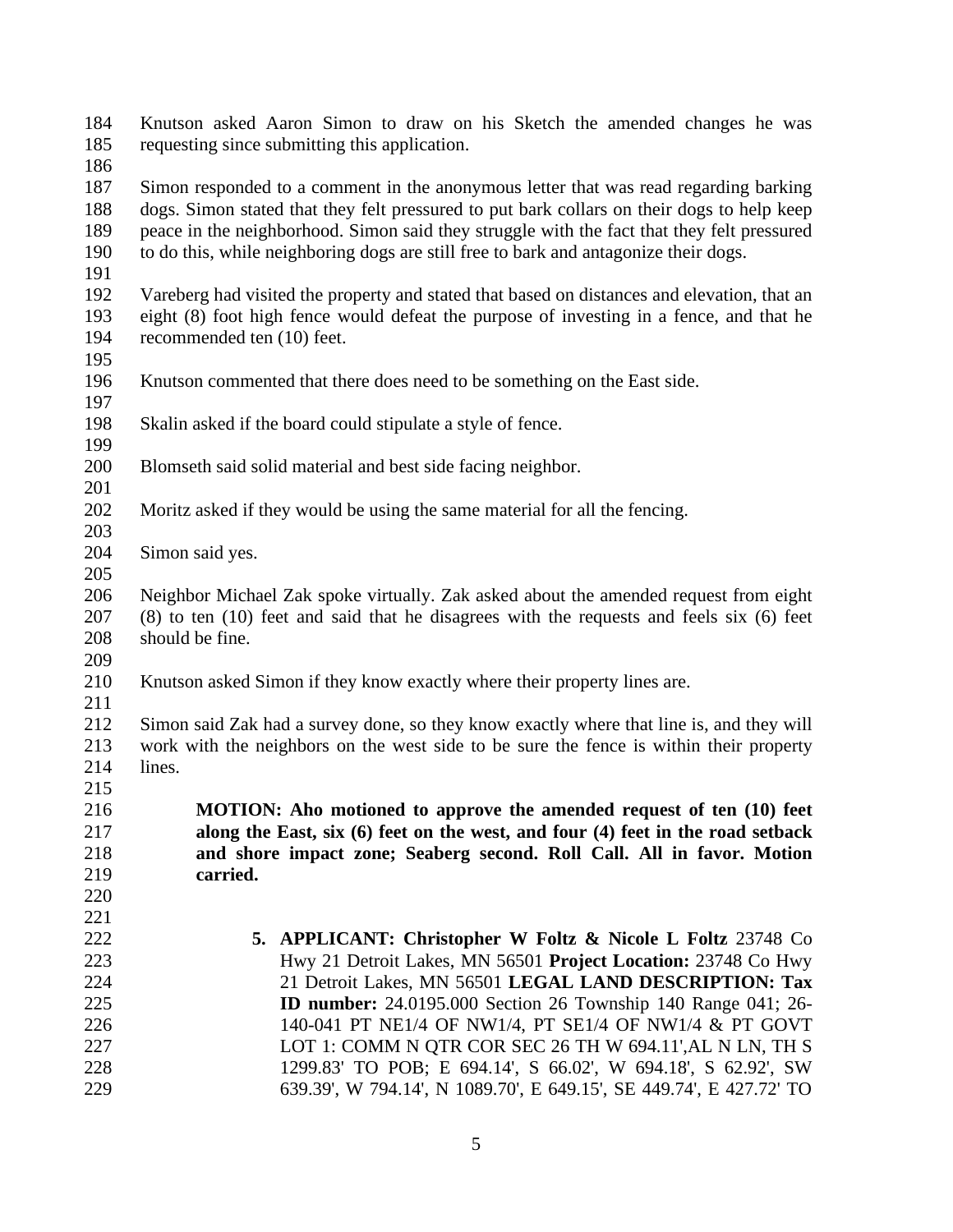| 230        | POB. APPLICATION AND DESCRIPTION OF PROJECT:                                                  |
|------------|-----------------------------------------------------------------------------------------------|
| 231        | Request a Conditional Use Permit to operate a boarding kennel.                                |
| 232        |                                                                                               |
| 233        | Nicole Foltz presented the application.                                                       |
| 234        |                                                                                               |
| 235        | Foltz stated she would like to board dogs. Foltz feels there is a need for more boarding      |
| 236        | options in the area. Foltz stated that there would be fifteen (15) kennels, an indoor play    |
| 237        | space, and two (2) outdoor spaces.                                                            |
| 238        |                                                                                               |
| 239        | Blomseth asked if most of the kennels would be inside.                                        |
| 240        |                                                                                               |
| 241        | Foltz stated that all the kennels would be inside, and that the dogs would be let out six (6) |
| 242        | to eight $(8)$ times a day.                                                                   |
| 243        |                                                                                               |
| 244        | Seaberg asked if there would be a chain-link fence on the outside.                            |
| 245        |                                                                                               |
| 246        | Foltz said yes, they are planning a chain-link fence outside for the run area.                |
| 247        |                                                                                               |
| 248        | Skalin asked if this was a horse barn.                                                        |
| 249        |                                                                                               |
| 250        | Foltz said it is an old dairy barn, and that the plan is to remodel a section of the inside.  |
| 251        | Foltz stated that one side is used for horse stalls and farm animals, and the other side is a |
| 252        | machine shed.                                                                                 |
| 253        |                                                                                               |
| 254        | Seaberg asked if Foltz was going to limit it to fifteen (15) dogs.                            |
| 255        |                                                                                               |
| 256<br>257 | Foltz said she will not limit it to fifteen (15). Foltz stated that some of the kennels are   |
| 258        | bigger, so families could request that all their dogs stay together in one kennel.            |
| 259        | Moritz asked what the maximum number of dogs would be that she could have at a time.          |
| 260        |                                                                                               |
| 261        | Foltz said twenty-five $(25)$ to twenty-six $(26)$ .                                          |
| 262        |                                                                                               |
| 263        | Testimony closed.                                                                             |
| 264        |                                                                                               |
| 265        | Seaberg stated that she thinks this is a good idea.                                           |
| 266        |                                                                                               |
| 267        | Skalin motioned to approve; Ailie Second.                                                     |
| 268        |                                                                                               |
| 269        | Blomseth asked if they should stipulate a maximum number of dogs.                             |
| 270        |                                                                                               |
| 271        | Moritz thinks it would be good to stipulate to prevent numbers from getting out of            |
| 272        | control.                                                                                      |
| 273        |                                                                                               |
| 274        | Foltz said she would like a maximum number of forty $(40)$ , so that she has room to          |
| 275        | expand if there is a demand.                                                                  |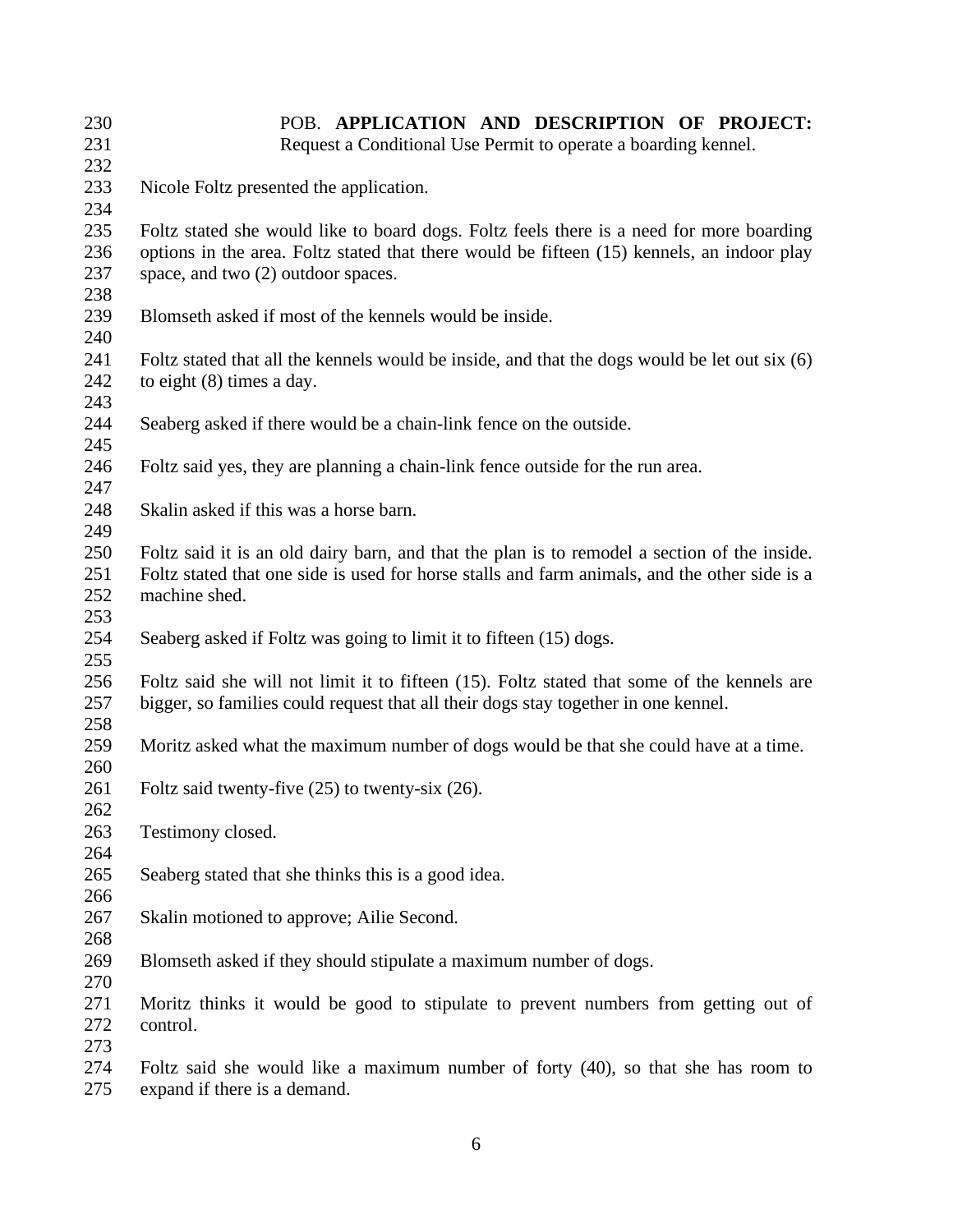| 276 |                                                                                              |
|-----|----------------------------------------------------------------------------------------------|
| 277 | Blomseth asked if Skalin and Ailie wanted to amend their motions to cap the number of        |
| 278 | dogs to forty $(40)$ .                                                                       |
| 279 |                                                                                              |
| 280 | MOTION: Skalin motion to approve the request with a maximum capacity                         |
| 281 | of forty (40) dogs; Ailie second. Roll Call. All in favor. Motion carried.                   |
| 282 |                                                                                              |
| 283 | <b>6. Zoning Ordinance Amendments:</b>                                                       |
| 284 | Chapter 5, Table 5-4: Road Setbacks. Reduce required road                                    |
| 285 | setback from U.S. and State highways from 85' to 50' and reduce                              |
| 286 | required road setback from expressway and four lane highways                                 |
| 287 | from $110'$ to $50'$ .                                                                       |
| 288 |                                                                                              |
| 289 | Blomseth mentioned there had been some discussion on changing it to thirty (30') outside     |
| 290 |                                                                                              |
|     | of the shoreland.                                                                            |
| 291 |                                                                                              |
| 292 | Seaberg asked who recommended fifty (50) feet.                                               |
| 293 |                                                                                              |
| 294 | Knutson said the Zoning ordinance review committee suggested fifty (50) feet because         |
| 295 | that is what the DNR requires in the shoreland, and there was some uncertainty               |
| 296 | administratively about having different setbacks outside the shoreland. Knutson said         |
| 297 | there is not an issue with having different setbacks in and out of shoreland.                |
| 298 |                                                                                              |
| 299 | Knutson stated that it would cut down on variances and give people more property             |
| 300 | control.                                                                                     |
| 301 |                                                                                              |
| 302 | Aho asked if they would be stepping on any toes by having a thirty (30) foot setback         |
| 303 | outside of shoreland.                                                                        |
| 304 |                                                                                              |
| 305 | Vareberg stated that the DOT says as long as it is not in their road right-of-way, that they |
| 306 | are fine with it.                                                                            |
| 307 |                                                                                              |
| 308 | Skalin and Seaberg think the setback should be changed to thirty (30) feet outside of        |
| 309 | shoreland.                                                                                   |
| 310 |                                                                                              |
| 311 | <b>MOTION:</b> Seaberg motioned to approve setbacks for US and State High-                   |
| 312 | ways outside of the shoreland from eighty-five (85) feet to thirty (30) feet,                |
| 313 | Expressway and four-lane highways from one-hundred and ten (110) feet to                     |
| 314 | thirty (30) feet; to approve setbacks in the shoreland for US and State High-                |
| 315 | ways from eighty-five (85) feet to fifty (50) feet, Expressway and four-lane                 |
| 316 | highways from one-hundred and ten (110) feet to fifty (50) feet, based on the                |
| 317 | fact that there is enough room with the road right-of-way; Second Skalin.                    |
| 318 | Roll Call. All in favor. Motion carried.                                                     |
| 319 |                                                                                              |
| 320 |                                                                                              |
| 321 |                                                                                              |